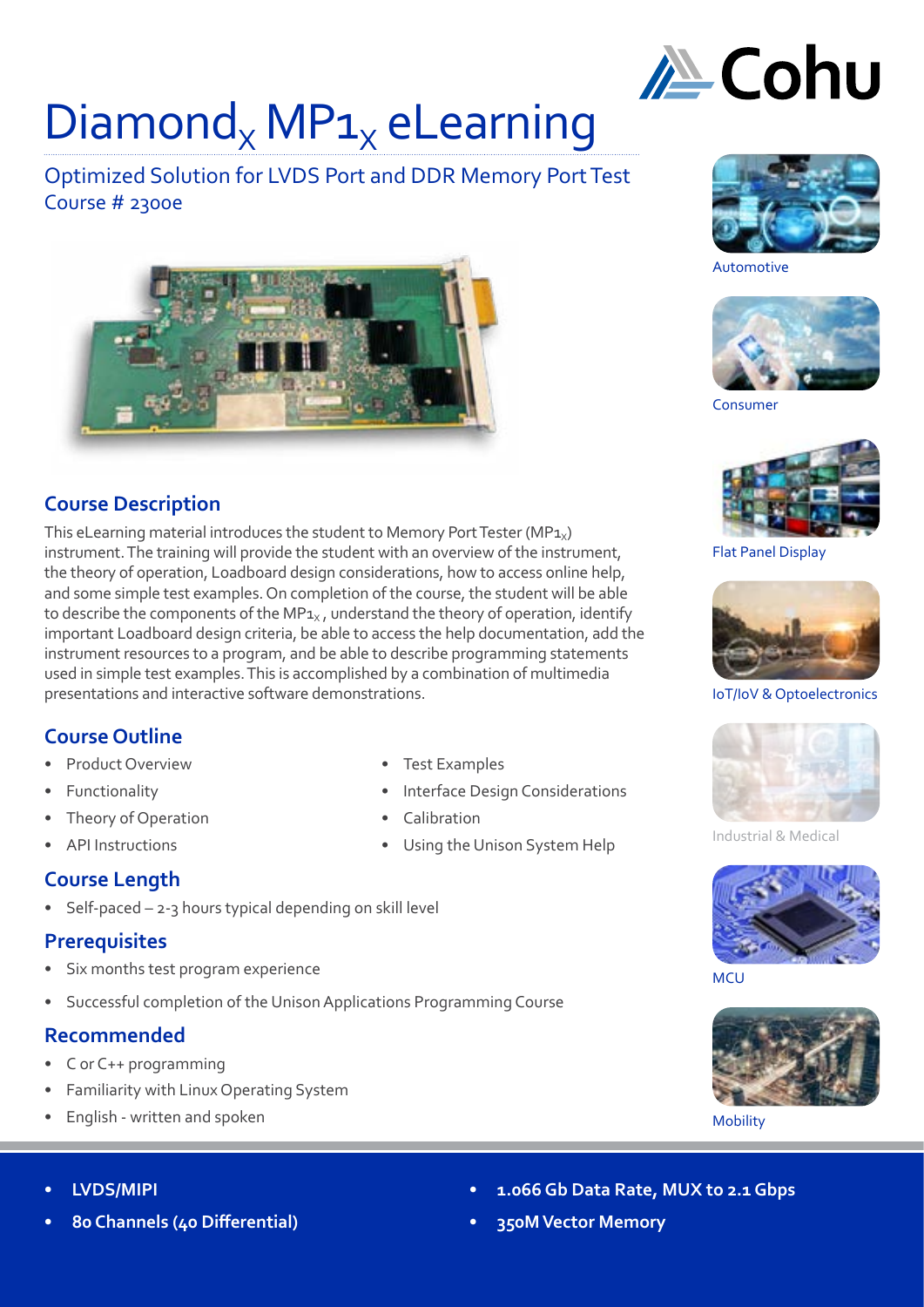

# $Diamond_x MP_{1x}$  eLearning

# Optimized Solution for LVDS Port and DDR Memory Port Test Course # 2300e

# **Course Modules**

#### 1 - MP<sub>1x</sub> Product Overview

This module is a foundation for the later modules, providing the student with an overview of the MP $1_x$ . On completion of this module the student will be able to:

- State on which system the MP $1_x$  can be installed
- Identify target markets the MP $1_x$  is intended to meet
- Summarize the Operating Specifications of the MP $1_x$
- Recognize the instrument's major feature set

#### **2 - MP<sub>1x</sub> Functionality**

This module uses various block diagrams to provide a high-level description of the MP $1_x$  instrument functionality. On completion of this module the student will be able to:

- List the major functional areas of the MP $1_x$ instrument
- Describe how the instrument's memory is partitioned
- Describe timing and formatting functions of the MP $1_x$
- Identify the Pin Electronics (PE) channel / port functions
- Recognize the PE drive / measure functions

### **3 - MP<sub>1x</sub> Theory of Operation**

This module builds on the functionality module and provides a more in-depth description of the MP $1_x$ instrument functionality. On completion of this module the student will be able to:

- Recognize the intended DDR and LVDS use models
- Describe the Drive / Compare details of the PEIC and the DC reference levels available per channel
- Describe the Pin Electronics Force / Measure features
- Describe the instrument's pattern subsystem including:
	- Micro-instruction Data Ratio (8)
	- Alias character set and data structure
	- Bus directives and simple rules
	- Clock "IO Sets"
- Describe the Clock Port Timing Alignment Feature
- Identify the Single Pass Match Alignment Feature

## **4 - MP1X API Instructions**

This module introduces the student to some of the Unison Digital APIs and the Graphical Debug Tool (GDT) used to program the MP1x. On completion of this module the student will be able to:

- Determine which APIs apply to the MP1x
- Summarize the digital API groups
- Identify the 3 major sections of the instrument GDT
- Describe the digital drive, compare and load APIs

#### **5 - Programming - Test Examples**

Building on the student's existing knowledge of creating a Test Program in Unison, this module will introduce the student to a 4- bit LVDS data interface test example. This example will be completed by the student in multiple stages using interactive software demonstrations to reinforce the programming concepts introduced. On completion of this module the student will be able to:

- Add MP<sub>1x</sub> resources to an Adapter Board Object using the Unison Package Tool.
- Recognize and use various Unison Digital APIs
- Recognize and use the Unison DC Test function in the completion of an  $MP_{1x}/DPIN$  Contact Test
- Complete Multi-Time Domain (MTD) patterns using the ALIGN and SPMATCH extended microinstructions
- Complete a 4-bit LVDS data interface demo application including a DSP Capture and a Functional Digital test

#### **6 - MP<sub>1x</sub> Interface Design Considerations**

This module introduces the student to the hardware connections from the MP $1_x$  board to their DUT interface hardware and general design considerations. On completion of this module the student will be able to:

- State some general interface hardware design considerations
- Recognize the importance of proper trace separations and layering to avoid crosstalk and reflections
- Identify recommended Loadboard fabrication materials
- Describe methods for controlling impendence including power planes and decoupling / coupling techniques

- **• LVDS/MIPI**
- **• 80 Channels (40 Differential)**
- **• 1.066 Gb Data Rate, MUX to 2.1 Gbps**
- **• 350M Vector Memory**